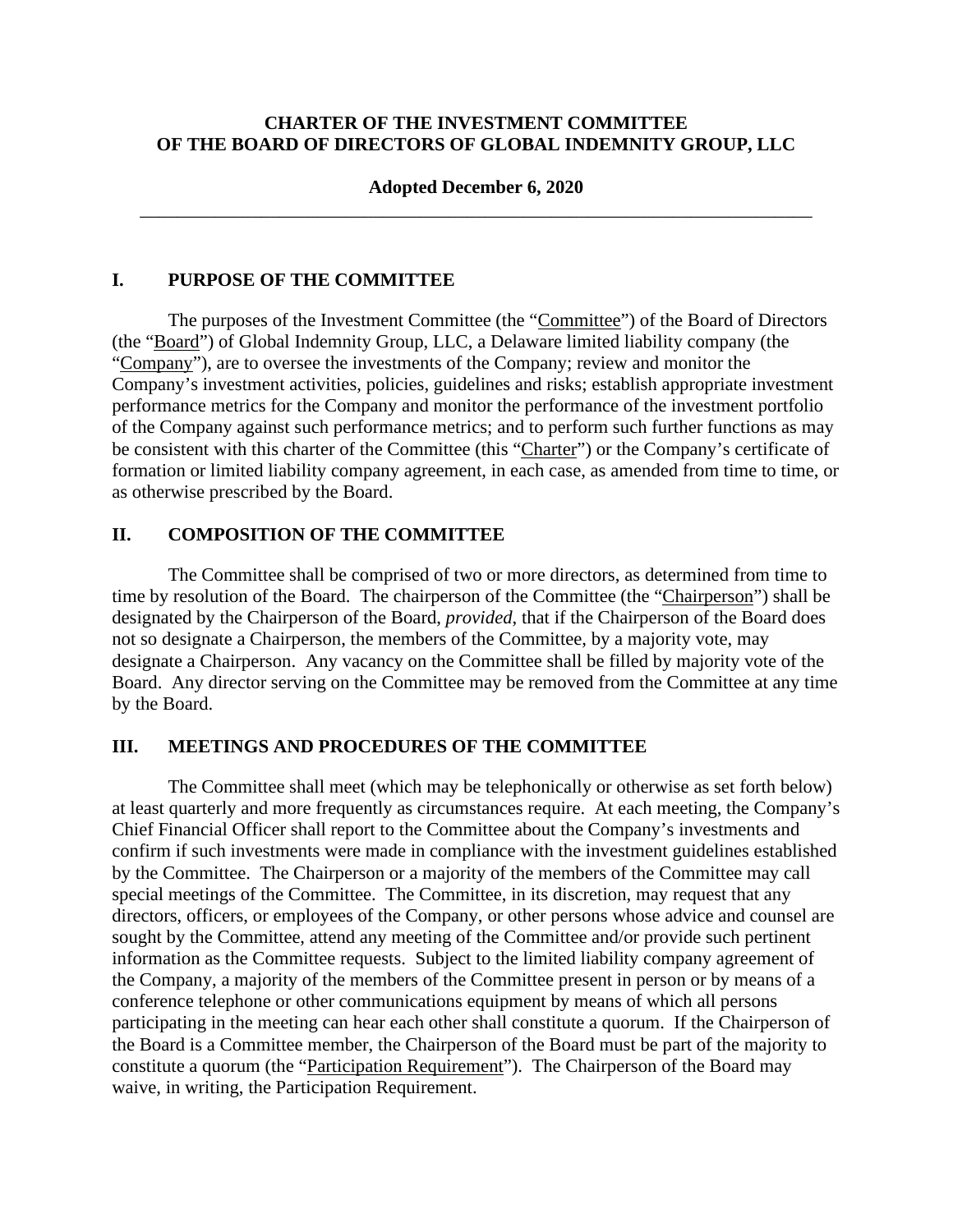The Committee may form subcommittees (including ad hoc committees) for any purpose that the Committee deems appropriate and may delegate to such subcommittees such power and authority as the Committee deems appropriate; *provided, however,* that the Committee shall not delegate to a subcommittee any power or authority required by any law, regulation or listing standard to be exercised by the Committee as a whole.

At each regularly scheduled meeting of the Board, or at such earlier time as the Committee may determine to be appropriate, the Committee shall deliver or cause to be delivered a report to the Board that describes all of the material actions taken by the Committee since the prior report delivered to the Board. The Committee shall keep written minutes of its meetings, which minutes shall be maintained with the books and records of the Company.

The Committee shall fix its own rules of procedure, which shall be consistent with the Company's limited liability company agreement and this Charter, in each case, as amended from time to time.

# **IV. DUTIES, RESPONSIBILITIES AND AUTHORITY OF THE COMMITTEE**

The Committee shall have the following duties, responsibilities and authority:

activities.

(i) To support and oversee management regarding the Company's investment

(ii) To establish and review the Company's investment guidelines and policies with sufficient frequency (but not less than annually).

(iii) To review on a periodic basis (but not less than annually) the Company's risks related to its investment activities and establish corresponding risk mitigation measures related thereto.

(iv) To select Investment Managers to be used to oversee the Company's investments.

(v) To review the performance of the Investment Managers on an annual basis using benchmarks selected from time to time by the Board or the Committee.

(vi) To perform such other duties and responsibilities as may be assigned to the Committee, from time to time, by the Board.

# **V. EVALUATION OF THE COMMITTEE**

The Committee shall, no less frequently than annually, evaluate its performance. In conducting this review, the Committee shall evaluate whether this Charter appropriately addresses the matters that are or should be within its scope and shall recommend such changes as it deems necessary or appropriate. The Committee shall address all matters that the Committee considers relevant to its performance, including at least the following: the adequacy, appropriateness and quality of the information and recommendations presented by the Committee to the Board, the manner in which they were discussed or debated, and whether the